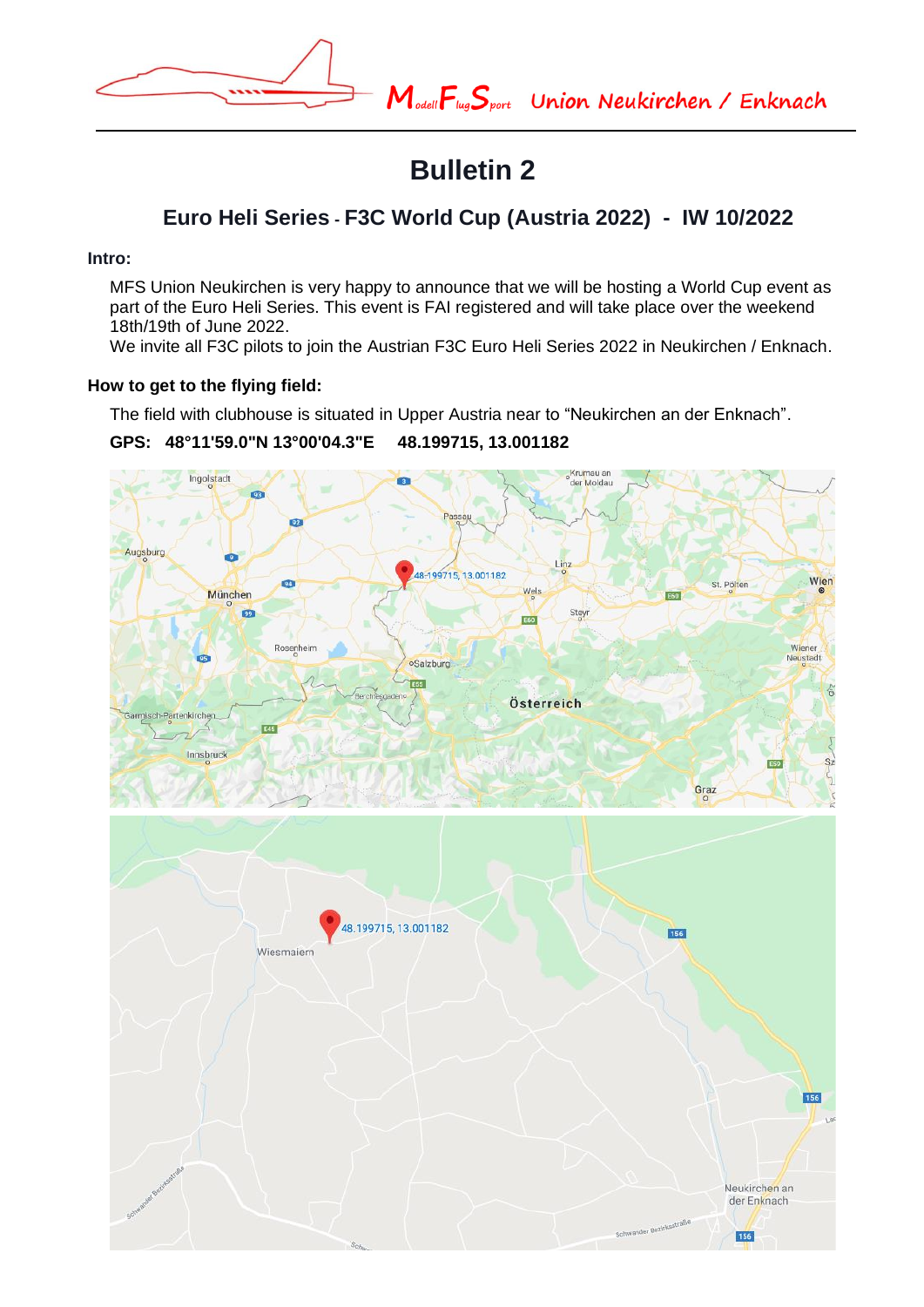





# **Local Website:**

[www.mfs-neukirchen.net](http://www.mfs-neukirchen.net/) [www.innviertler-helipokal.at](http://innviertler-helipokal.at/)

**Practice Field:** 

Not available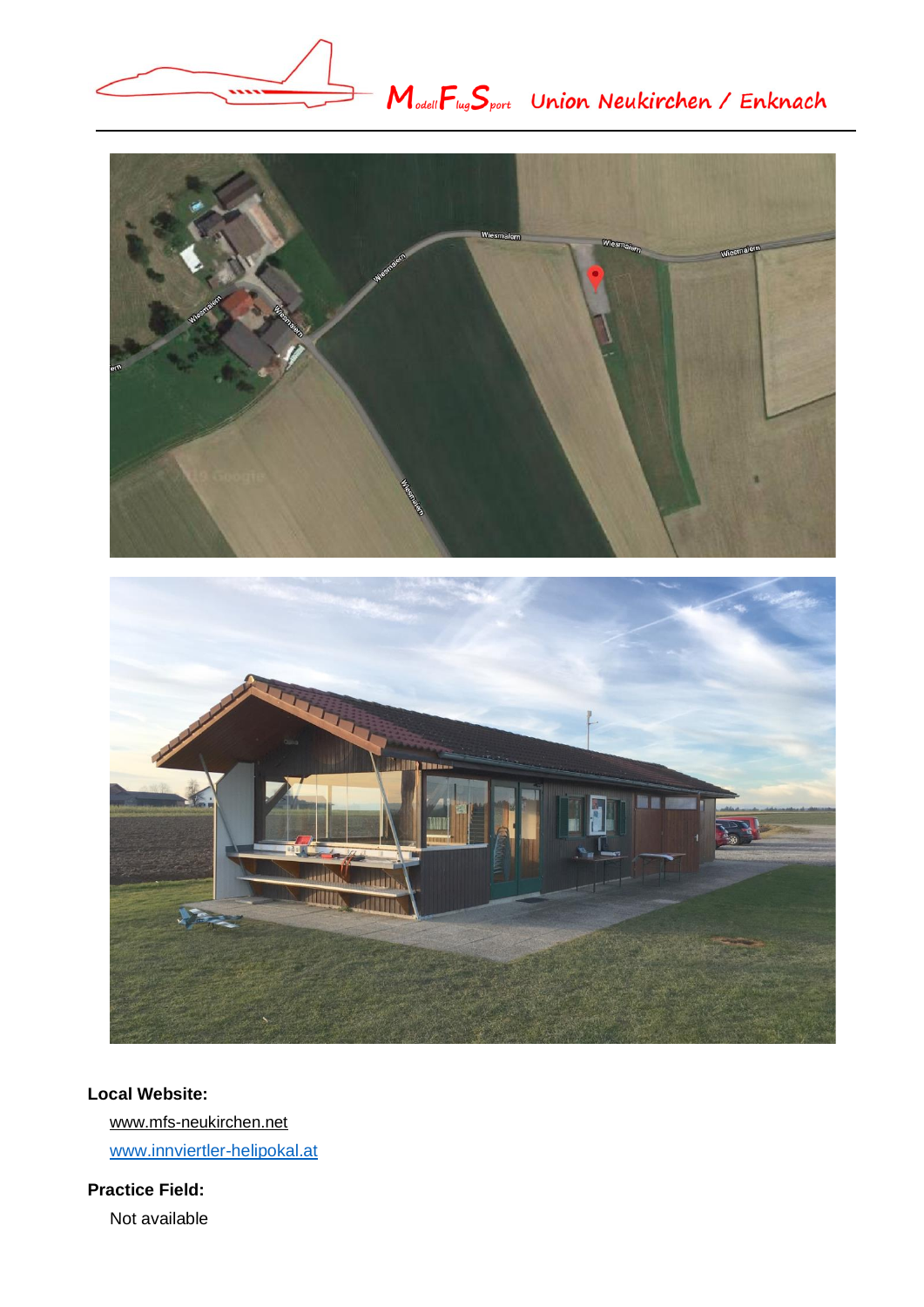$M_{odd}F_{lag}S_{port}$  Union Neukirchen / Enknach

#### **Number of flights:**

All pilots perform 3" P" flights with the top 10 pilots performing 2 "F" flights. Subject to time and number of entrants, there may be the opportunity to fly an additional round of the P Schedule or for all pilots to fly the F schedule should they wish. This will be decided at the pilot's briefing and once we have an accurate weather forecast for the weekend and know the number of participants.

## **Flight Order:**

Randomly selected by computer prior to the start of the competition.

#### **Calibration Flights:**

Calibration flight for "P" Schedule will be performed by one of the pilots present during the competition, randomly selected just before the 1<sup>st</sup> P-round. Calibration flight for F Schedule will be performed by pilot ranked 11th in the preliminary rounds. If due to lower number of entrants there is time for all pilots to fly the F schedule, the calibration flight will be selected at random.

#### **Schedule:**

Friday 17 June 2022:

Field open for practice from 10:00 – 12:00 and 14:00 – 20:00 h Pilots should have only one model in the queue to keep it fair for everybody.

Saturday 18 June 2022: Field open for practice from 08:00 h Briefing at 9:00 h Competition from 09:30-20:00 h Lunch from approx. 12.30-13.30

Sunday 19 June 2022: Field open for practice from 08:00 h Briefing 9:00 h Competition 09:30-14:00 h Awards and Closing ceremony 14:30 h

If someone is planning to come before Friday, please contact us. Please notice that the Thursday 16. June is holiday in Austria.

#### **Competitors:**

This is a FAI F3C Open World Cup event and all F3C-FAI registered pilots are invited to attend.

#### **European registration as a model pilot:**

Every Pilot needs an European Registration as a model pilot (according to national law where the pilot lives). Non EU-pilots have to register before the first time the fly in an EU-country. In Austria you can register: https://www.dronespace.at/registrierung

#### **Competition rules:**

In accordance with the FAI sporting code (including ranking), Section 4, 2022 Edition as well as all applicable amendments.

# **Complaints:**

All complaints must be presented in writing to the Contest Director at the competition site and must be accompanied by a Fee of € 50. The Fee will only be returned if the complaint is acknowledged.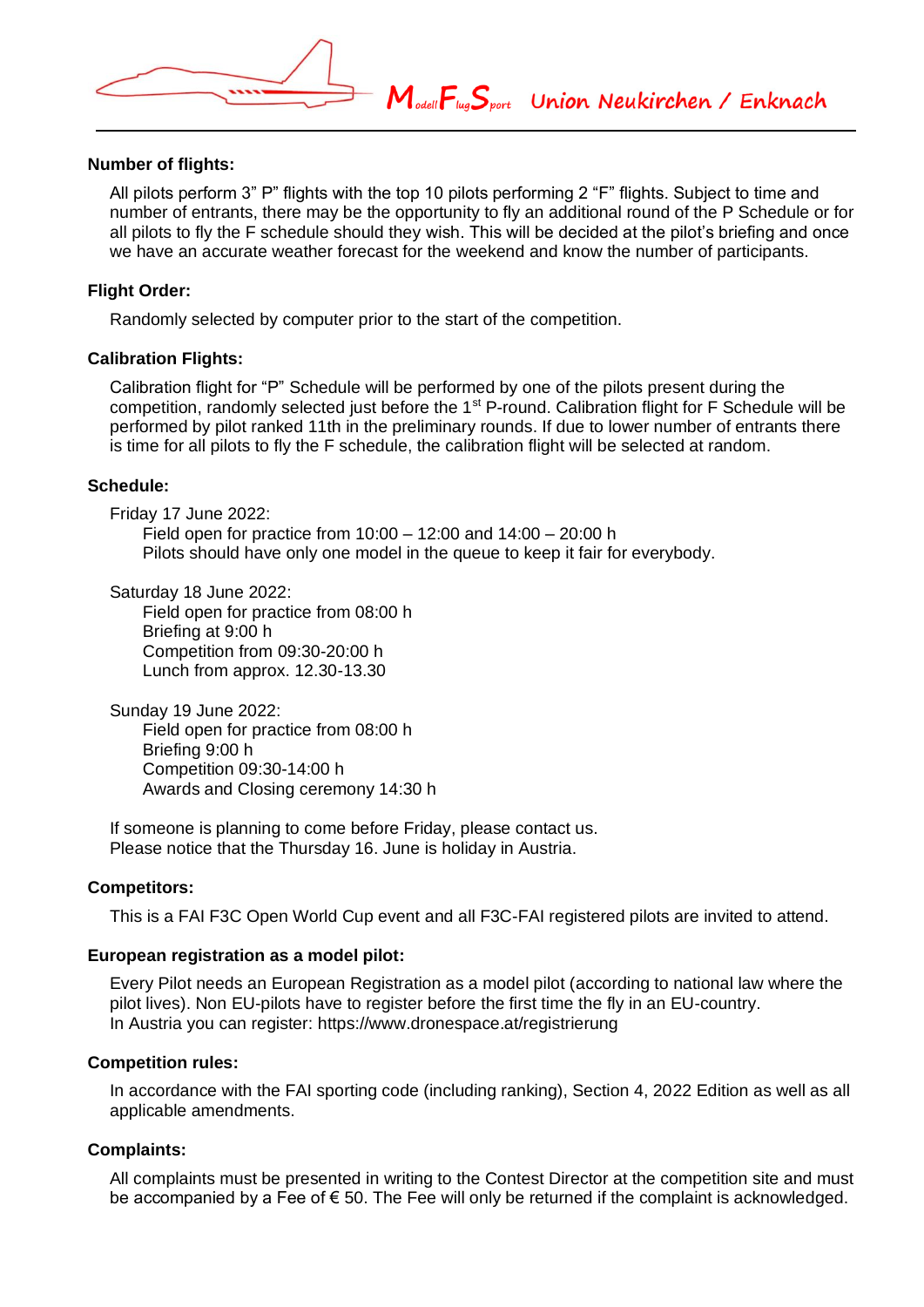$M_{odd}F_{lag}S_{port}$  Union Neukirchen / Enknach

## **Anti-Doping:**

In case of a competitor has to take any of the substances listed on the WADA prohibited list for medical treatment then he must have a Therapeutic Use Exemption from the FAI.

#### **Awards:**

The Winner,  $2^{nd}$  and  $3^{rd}$  place will receive trophies. An EHS Diploma will be awarded to all competitors.

#### **Official language:**

Official language will be English.

#### **Pilot's registration:**

Entry fee: €80 Seniors / €40 Juniors

The maximum number of pilots will be 20 to ensure there is enough time to complete the rounds. Registration will only be confirmed once a registration form and a deposit of €40 have been received. The remainder of the entry fee must be made before 18th April 2022, or the place may be offered to a pilot on the reserve list.

Registration for the competition is to be done by completing the electronic form on the F3scoring website (https://scoring.f3cn.eu).

#### **Payment:**

Payment can be made by bank transfer to Ing. Franz Stefan Burndorfer: IBAN account number AT72 3406 0000 0815 1425 BIC: RZOOAT2L060

# **Frequency:**

2.4GHz only

# **Judges:**

- 1: Andrea Sbabo
- 2: Manrico Duzzi
- 3: Johann Egger
- 4: Dennis Namesnik
- 5: Klaus Schneider

# **Jury:**

Pilots Jury (TBA)

# **Competition Director:**

Sebastian Burndorfer

#### **Organisers:**

Stefan Burndorfer (stefan@burndorfer.at) Gabi Burndorfer (gabriele@burndorfer.at) If you have any inquiries please contact the organizers.